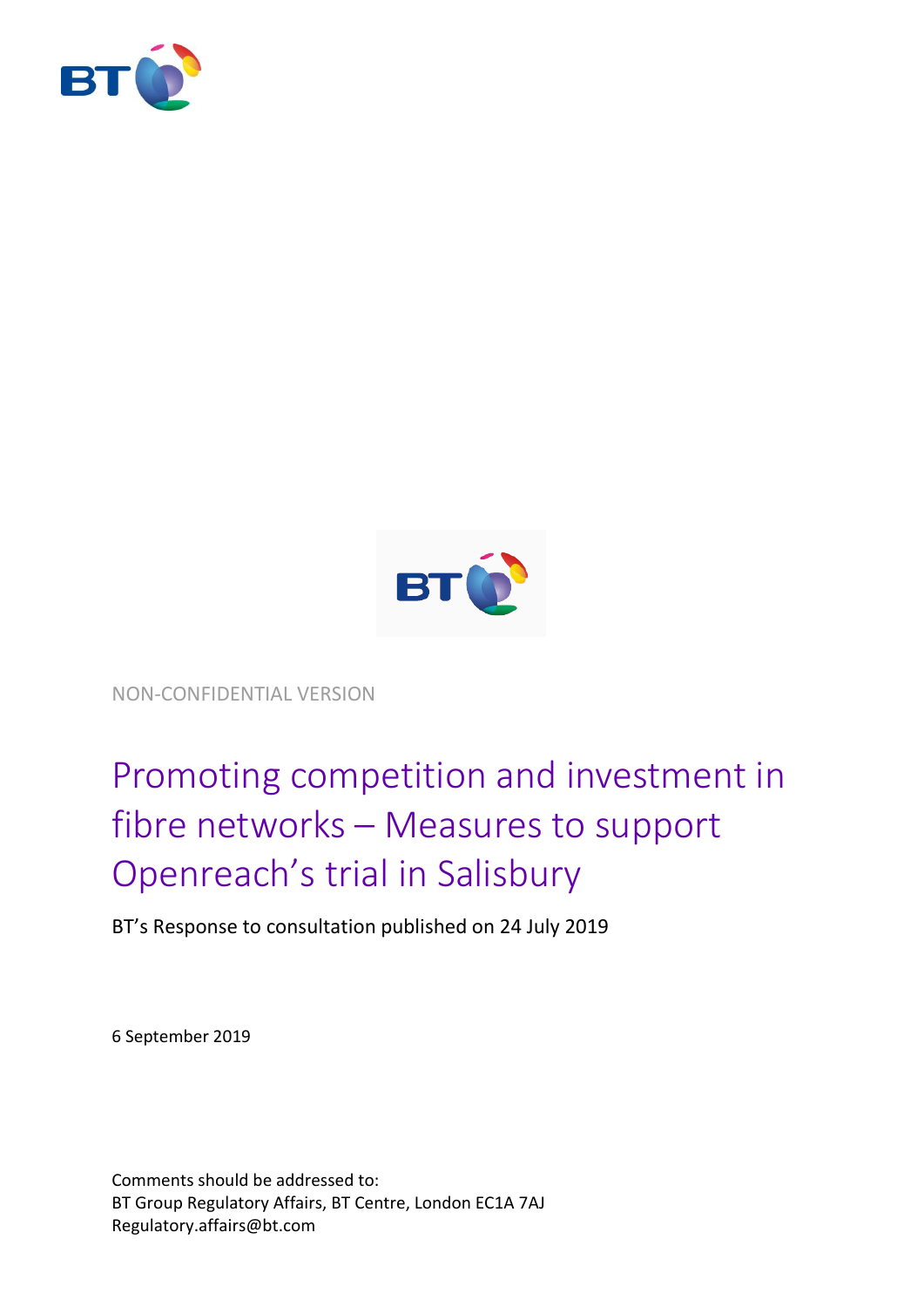# 1 Introduction

#### We welcome this trial and support Ofcom's proposed changes to regulation

- 1.1 Ofcom's decision to support Openreach's trial by removing regulatory obstacles is welcome. As it recognises, regulation must support the smooth transition away from legacy copper networks to new full fibre ones<sup>1</sup>.
- 1.2 Like Ofcom, we support this trial. The trial is an important step for both Openreach and industry. Learnings obtained will enable Openreach, industry and Ofcom to refine their approach to switchover ahead of the national rollout (where the challenges of migration and switch off will need to be managed on a much larger scale).
- 1.3 In this response we outline why we support Ofcom's proposed changes and make the case for why we believe that Ofcom should continue to work collaboratively with industry during this trial. We also set out the importance of including vulnerable customers in the trial, discuss the distinct challenges faced by business customers, and suggest some possible metrics for monitoring.

### Timely stop sell and switch off of copper is an important enabler in BT Group's business case for full fibre

- 1.4 The efficient migration away from, and subsequent switch off of, Openreach's copper network is also an important enabler for the BT investment case. As both Ofcom and Government have recognised<sup>2</sup>, running two networks in parallel is costly. Openreach will need to be able to retire its copper network as it deploys its fibre network.
- 1.5 A smooth and timely transition will maximise the number of end users on full fibre, which will in turn secure the benefits of fibre technology. Customers will benefit from improved connectivity, reliability and choice. Similarly, communication providers (CPs) will reduce operational costs by purchasing more reliable and better performing fibre input products. These benefits will be realised sooner where Openreach has greater flexibility to initiate the transition ahead of coverage reaching 100% of an exchange area.
- 1.6 Coverage in an exchange area is contingent on a number of factors beyond Openreach's control, including access to land and buildings which require permission from landlords and local authorities. Requiring 100% exchange area coverage before a stop sell and subsequent switch off can occur will delay the aforementioned benefits

1

<sup>1</sup> Measures to support Openreach's trial in Salisbury, para 1.3

<sup>2</sup> Future Telecoms Infrastructure Review, para 140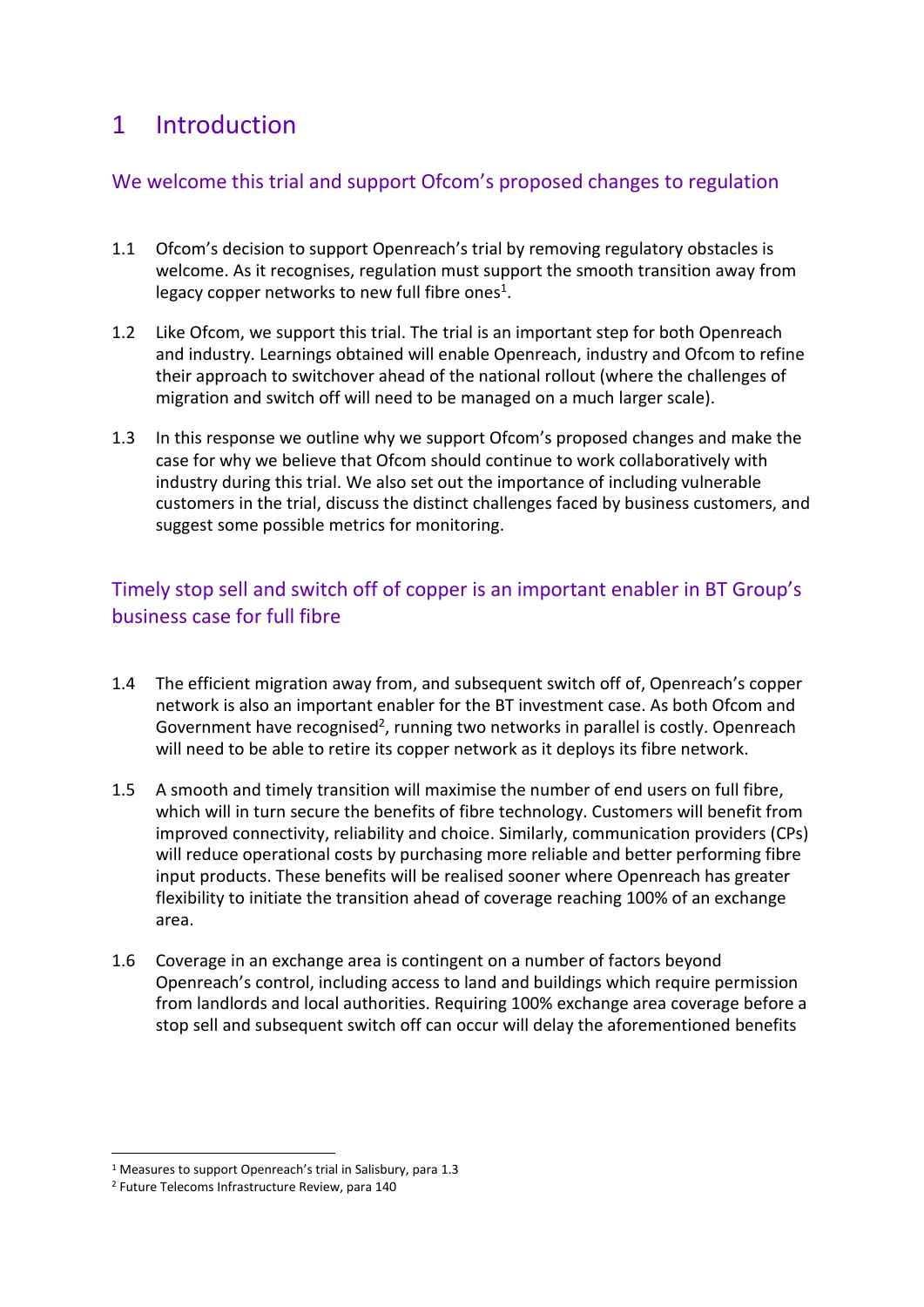for customers and CPs. It will also reduce the cost savings from retiring copper and negatively impact BT's case to invest in FTTP.

- 1.7 Openreach has proposed a stop sell threshold of 75%<sup>3</sup>, which we broadly support. We will be working closely with Openreach to determine what happens to the remaining 25% of premises in the exchange area to ensure that our customers are protected during this trial.
- 1.8 We therefore agree with Ofcom's decision to allow Openreach to implement a stop sell for legacy products prior to 100% coverage. Where this leads to positive outcomes in the trial Ofcom should seek to take a similar approach when setting out regulation for the national rollout.

**-**

<sup>3</sup> Openreach industry consultation on: FTTP Exchange Upgrade and Single Order Exchange Upgrade trialling – para. 61.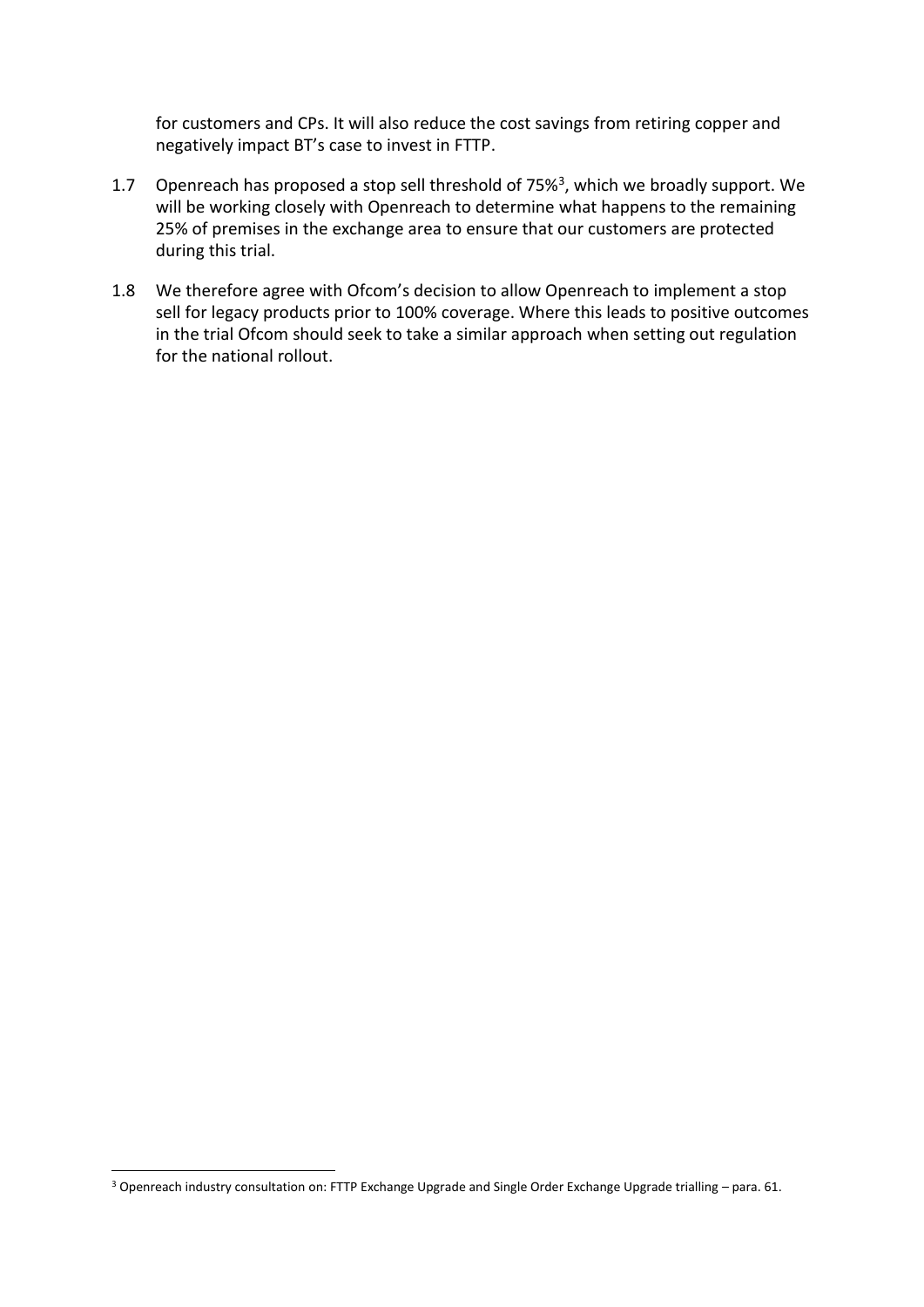### 2 Ofcom should remain involved in this process, continuing to engage with Openreach, industry and local stakeholders throughout this trial

- 2.1 In both its Future Telecoms Infrastructure Review and Statement of Strategic Priorities, Government has made clear that it expects the migration to full fibre infrastructure to be led by industry<sup>4</sup>. Likewise, Ofcom's consultation for this trial predominantly focuses on the role of Openreach and industry in ensuring the successful implementation of the Salisbury trial.
- 2.2 We agree that an industry led approach is the right one. We are now working closely with Openreach and local stakeholders to facilitate this trial.
- 2.3 As Ofcom recognises, industry support for this trial is centred on the need for certainty on commercial and technical approaches ahead of the national rollout<sup>5</sup>. A migration of this type and scale has not been undertaken before. There are likely to be challenges in getting new products ready for the trial and teething problems when implementing these new products<sup>6</sup>.
- 2.4 Overcoming these challenges will require a collaborative, flexible approach from Openreach, industry, Government *and* Ofcom. Lessons on what works well and what does not will need to be learned as the trial progresses. We will need to adapt quickly and work collaboratively to resolve issues and protect customers. We may find that further exemptions or interventions from Ofcom could be necessary.

### Communication with end-users and local stakeholders will require a collaborative, industry approach, with Ofcom co-ordinating

- 2.5 One area in which continued Ofcom engagement will be vital is in the coordination and implementation of an effective communications campaign. We agree that a robust and effective information campaign, led predominantly by Openreach and industry, is required<sup>7</sup>. Where communications are poor this can lead to complaints, poor publicity and increased governmental pressure<sup>8</sup>.
- 2.6 We are committed to making sure our customers are engaged and supported throughout this transition period. For us, this will be achieved through marketing campaigns and proactive communications that will ensure our customers are aware of upcoming changes to our product portfolio and are informed as to what options they have available to them.
- 2.7 However, we also think that there is merit in having an Openreach and industry led, centrally coordinated information campaign. This will clearly set out to all customers

<sup>4</sup> Future Telecoms Infrastructure Review, para 146

<sup>5</sup> Measures to support Openreach's trial in Salisbury, para 1.6

<sup>&</sup>lt;sup>6</sup> BT Consumer response to Openreach's trial consultation, Section  $1 - [\mathcal{K}]$ 

<sup>7</sup> Measures to support Openreach's trial in Salisbury, para 3.31

<sup>8</sup> Plum Research - Preparing the UK for an All-IP future: experiences from other countries, para S3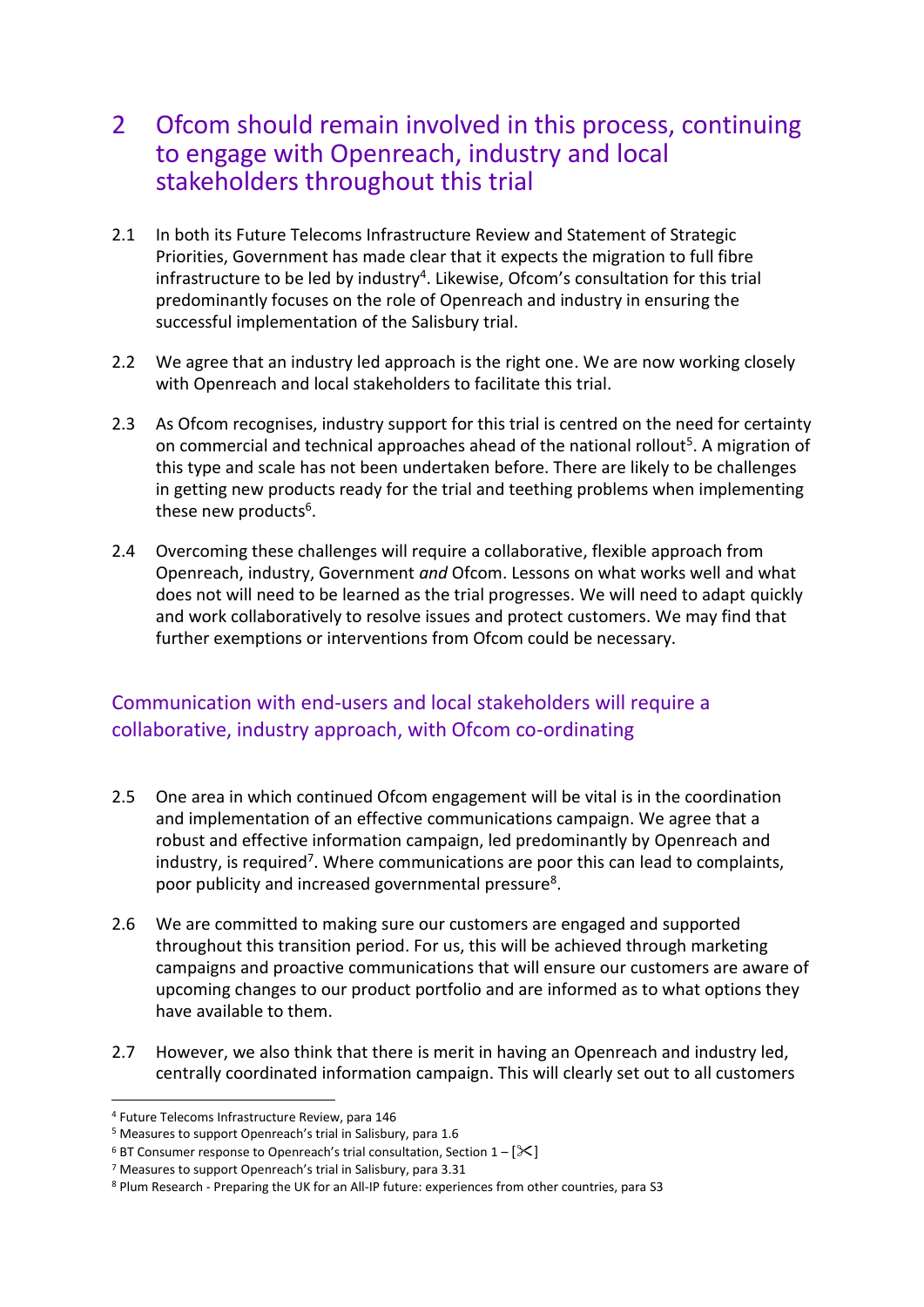the benefits of full fibre, why industry has taken the decision to move to it and what industry is doing to mitigate and eliminate risks.

- 2.8 Industry collaboration could ensure that messaging to key groups on important changes is effective. For example, a coordinated information campaign could create common messaging for local authorities and charities that could subsequently be shared with end-users, i.e. leaflets, flyers, billboards and radio adverts. This will make it simpler for local stakeholders to engage; obtaining piecemeal information from different CPs over time could result in ineffective and inconsistent communication and could confuse end-users.
- 2.9 Common messaging should be distinct from marketing. Approximately 50%<sup>9</sup> of our customer base has opted out of our marketing communications. Whilst we could send general service information to these customers, it is likely that information misconstrued as marketing from BT will be ignored. Moreover, it could also lead to significant dissatisfaction for customers who do not wish to receive marketing communications and which, if made public, could lead to a lack of engagement during the national rollout<sup>10</sup>.
- 2.10 We think that an industry working group, similar to that set up for the All IP programme, should also be created for the purposes of this trial and further national rollout of full fibre. The Broadband Stakeholder Group (BSG), of which Ofcom, Openreach and some of industry are sponsors, could facilitate this coordinated approach. The BSG is in the process of creating a "first step" common industry messaging resource for UK transition to All IP. Where additional support and resource is made available by Ofcom and industry, the BSG could extend this approach to the Salisbury trial.
- 2.11 Should an industry working group be used to create common industry messaging, Ofcom should play a role in ensuring proposed common messaging is effective. Where data is available, Ofcom could share best practice advice on how to communicate with local stakeholders. Similarly, Ofcom endorsing this common messaging by placing an Ofcom logo in any correspondence could make the information more effective and reduce the risk of it being misconstrued as marketing by CPs.
- 2.12 Similarly, there is an important role for Openreach and Ofcom in ensuring that local stakeholders, including local councils, are sufficiently informed ahead of switchover. CPs that are seeking to identify all vulnerable customers (for example those that use telecare products) will often obtain some of this information from the local council. Where these local councils are unprepared to provide CPs with the relevant information, this could delay or inhibit the migration process or risks leaving vulnerable customers disconnected.
- 2.13 Finally, Ofcom could make clear its support for the trial by including information and frequently asked questions (FAQs) on its website for customers and local stakeholders.

1

 $\mathsf{P}(\mathsf{R})$ 

 $10$  Plum Research - Preparing the UK for an All-IP future: experiences from other countries, para 4.3 – Plum found that where migration (in this instance forced migration) attracted bad early publicity it led to reduced engagement later in the process.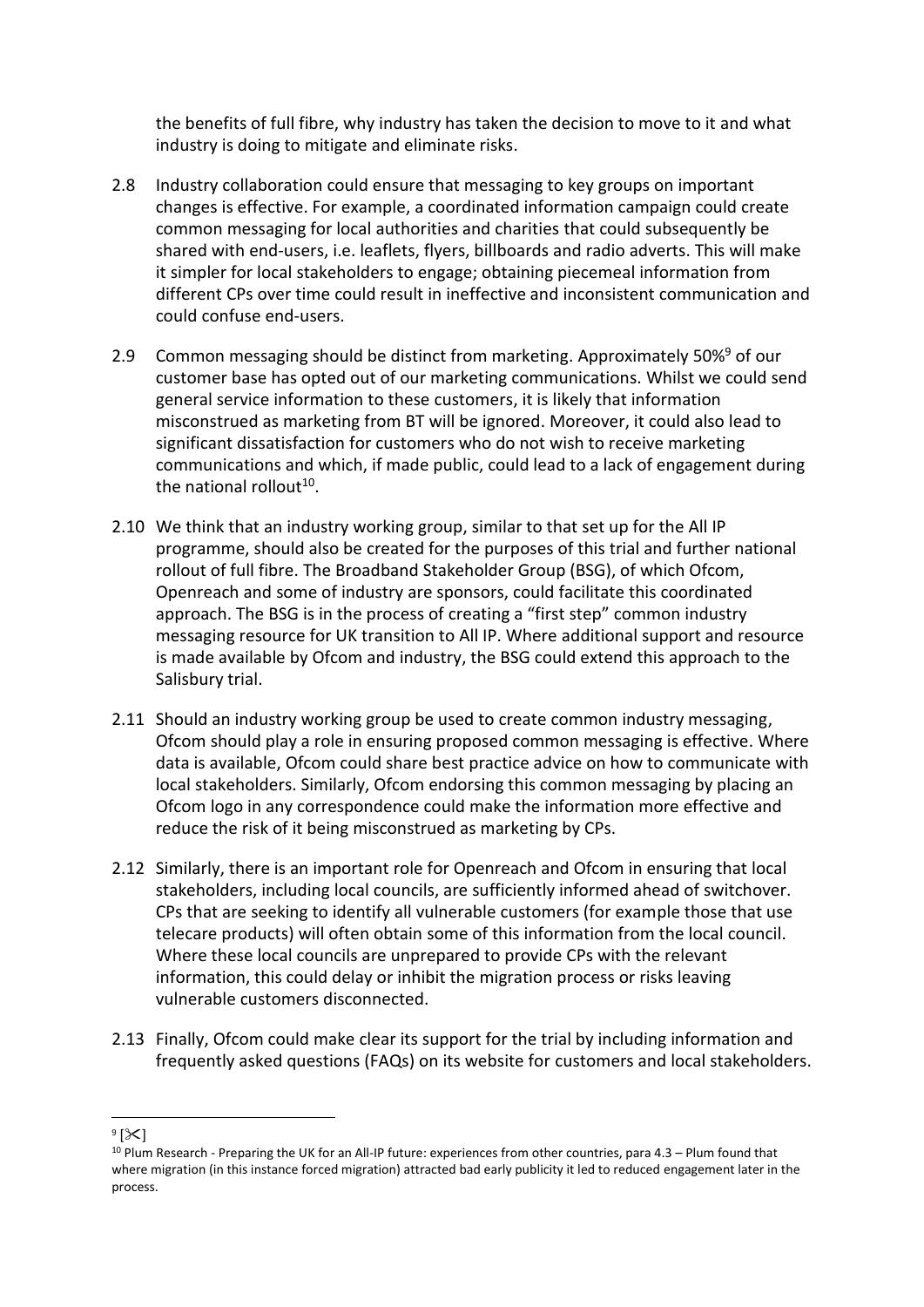This will provide an additional trusted information point for those that want to know more or are concerned about the impact of the trial on them.

2.14 Therefore, while we agree with and welcome Ofcom's support for this trial by removing regulatory obstacles, we think that it is important that Ofcom remains actively engaged throughout this trial<sup>11</sup>, to help support industry in making this as successful and positive as possible for consumers.

#### Ofcom should recognise and engage with the distinct challenges faced by businesses in this trial

- 2.15 We welcome Ofcom's decision to assess the impact of the trial stop sell on businesses<sup>12</sup>. We are also pleased with Ofcom's recognition that measures to protect Critical National Infrastructure (CNI) during this trial are required<sup>13</sup>.
- 2.16 While we agree that in certain circumstances the impact of this trial on businesses could be similar to residential customers, this is not always the case. National multisited businesses based in Salisbury will no longer be able to use a homogenous set of products and devices across the country. Instead, for the purposes of the trial, these business customers will need to purchase and use new products for the trial, while continuing to use older products and devices at other locations. This is likely to drive additional cost and complexity for both these businesses and the CPs providing service. New solutions will be required to ensure that old and new services can work together for these multi-sited businesses.
- 2.17 Similarly, the migration of business customers onto new fibre alternatives is likely to be more complex than residential customers. Many businesses will have a variety of products and devices connected to their lines (rather than just a single router or phone), and may also have bespoke internal wiring that will need to be replaced as part of the migration process.
- 2.18 While we will be working closely with Openreach to ensure all customers are migrated in the trial period, we are concerned that some CNI customers may find the proposed timelines difficult. A number of these customers have expressed concern that the necessary budget and products will not be ready in time for the national WLR withdrawal and copper switch off in Salisbury. These customers' migration will need to be handled with care, and we are working closely with Openreach to ensure that CNI switchover is managed appropriately.
- 2.19 Finally, Ofcom notes the stop sell in Salisbury is likely to have a smaller impact on businesses than residential customers due to the stop sell on ISDN already being in place. However, this is not the case. While the stop sell was announced by Openreach

<sup>&</sup>lt;sup>11</sup> This is also in line with the Government's proposals on the switchover process - Statement of Strategic Priorities for telecommunications, the management of radio spectrum and postal services, para 27 & 28 – "*Ofcom will have an important oversight role in ensuring industry readiness for switchover."*

<sup>12</sup> Measures to support Openreach's trial in Salisbury, para 3.26

<sup>13</sup> Measures to support Openreach's trial in Salisbury, para 3.28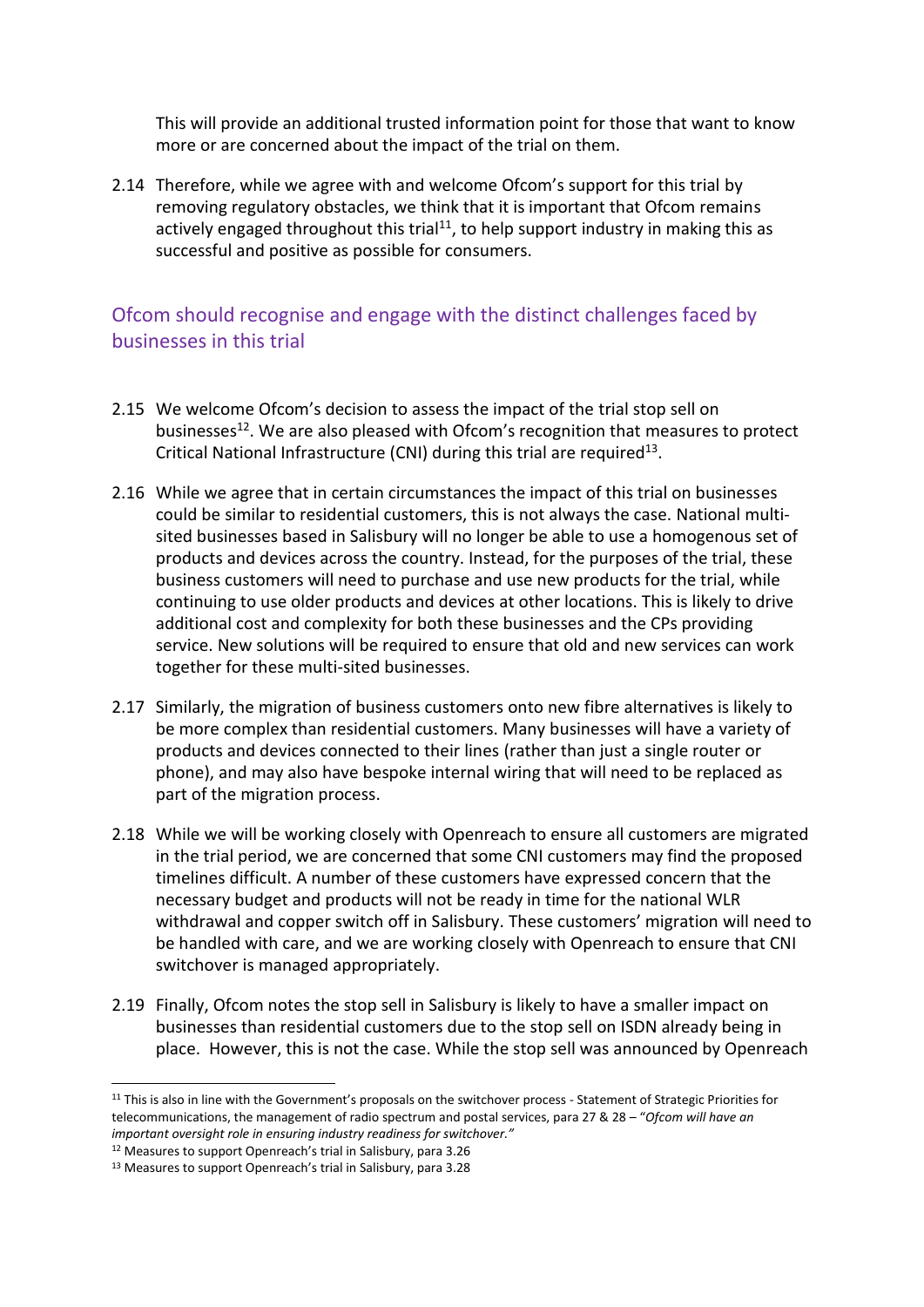in September 2018 it does not take effect until September 2023<sup>14</sup>. The result of this is that business customers might not be as prepared for a switch off of copper-based services as Ofcom expects.

2.20 We think that Ofcom should recognise these challenges in its impact assessment for businesses. Industry and Ofcom's understanding of the scale of these challenges is still very green. We may find that further intervention could be required from Ofcom where these challenges risk negatively impacting critical infrastructure. To that end, we think that Ofcom should remain engaged with businesses and industry, working collaboratively where further intervention might be required.

<sup>&</sup>lt;sup>14</sup> Openreach Industry Consultation on: Upgrading the Access Network – para 8 (Exec. Summary)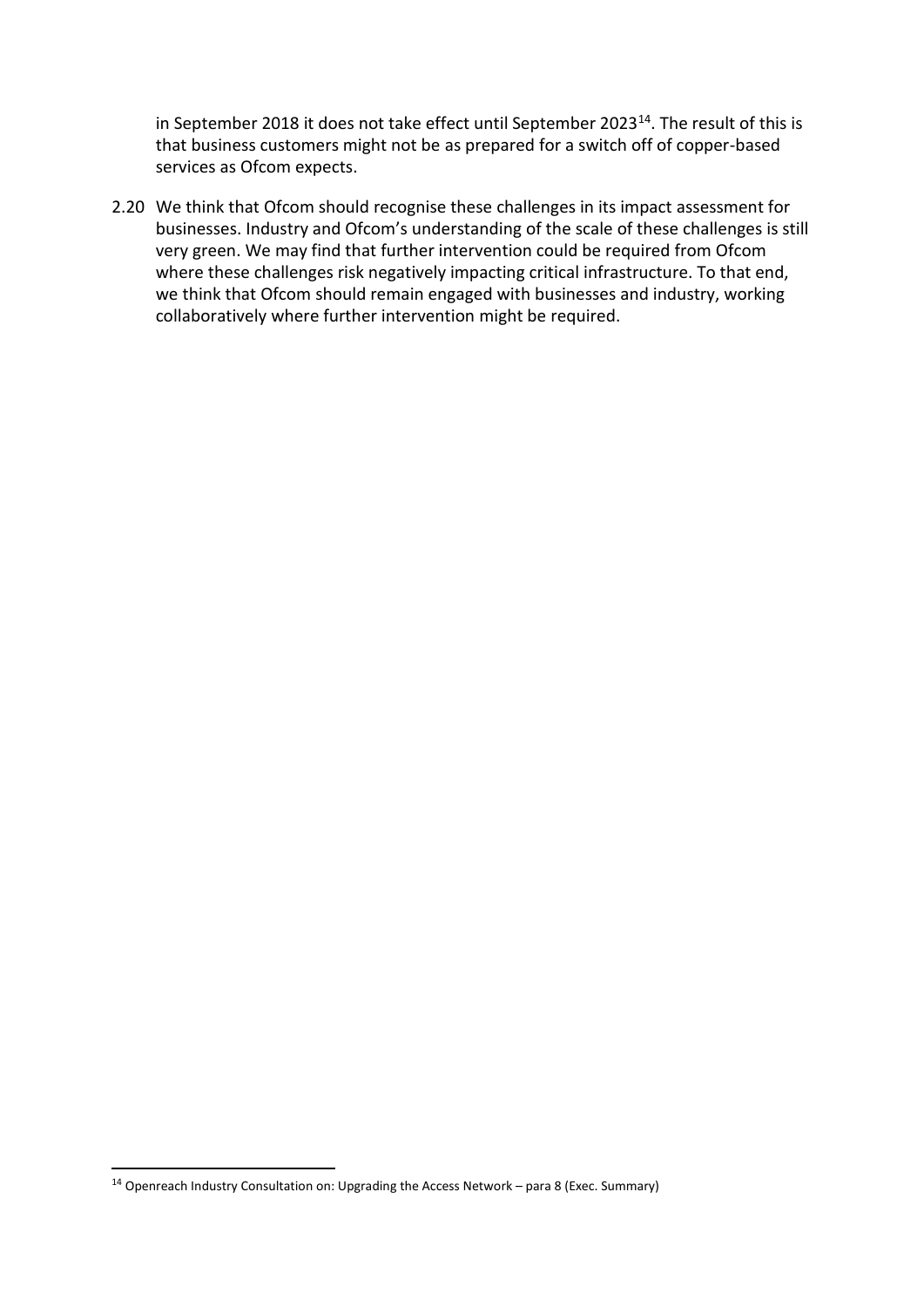# 3 Ofcom and industry need to agree what the right metrics are for monitoring

- 3.1 To monitor the progress of the Salisbury trial, Ofcom intends to obtain customer experience and quality of service data from Openreach and other CPs<sup>15</sup>. We agree that the trial should be monitored and we stand ready to provide Ofcom with the required data where we are able to do so.
- 3.2 However, while the document sets out the monitoring metrics required from Openreach<sup>16</sup>, it does not include what is expected of others in industry. We think it is important for Ofcom to set out its data gathering expectations and how these will support its proposed metrics.
- 3.3 As Ofcom will appreciate, capturing and collating data can be a complex task. It sometimes requires CPs to make systems changes and secure dedicated resource. Supplying Ofcom with trial data on top of other information which Ofcom requests under its statutory information request powers (e.g. market reviews and other regular monitoring) could be onerous for us and other providers.
- 3.4 This could be mitigated if Ofcom were to provide industry with a comprehensive list of metrics that would be used by Ofcom to monitor progress. This should be done as soon as feasibly possible as it may be difficult for Ofcom to retrospectively obtain the required data. This is especially the case if providers have not made preparations to capture the data or do not have the necessary systems in place to do so.
- 3.5 In Annex 1 we have set out a confidential list of residential customer reporting categories and metrics that we suggest would provide further insight into consumers' experience during this trial. We have also indicated when we would be able to share these with Ofcom and the format in which this data could be provided. We propose that these metrics could be adopted by Ofcom and required from all CPs participating in the trial. Further consideration will also be needed in relation to appropriate metrics for business customers' experience.
- 3.6 If Ofcom and industry are unable to agree the required metrics at this stage we would like to work proactively with Ofcom to agree metrics and ensure that we can provide what is required.
- 3.7 Finally, in addition to agreeing the appropriate metrics, we also think that Ofcom could use this trial as an opportunity to set out mechanisms for sharing and using data in more innovative ways. Sharing non-confidential data in real time, for example, would allow CPs to learn quickly from trends observed by Ofcom. Similarly, where Ofcom identifies the need for changes based on the data it collects it would be helpful for industry to know about this as soon as possible, rather than on a quarterly basis as is the case in the Connected Nations reports. For example, where Ofcom observes poor customer satisfaction across providers due to certain practices (e.g. higher than

<sup>15</sup> Measures to support Openreach's trial in Salisbury, para 3.33

<sup>16</sup> Measures to support Openreach's trial in Salisbury, Annex 7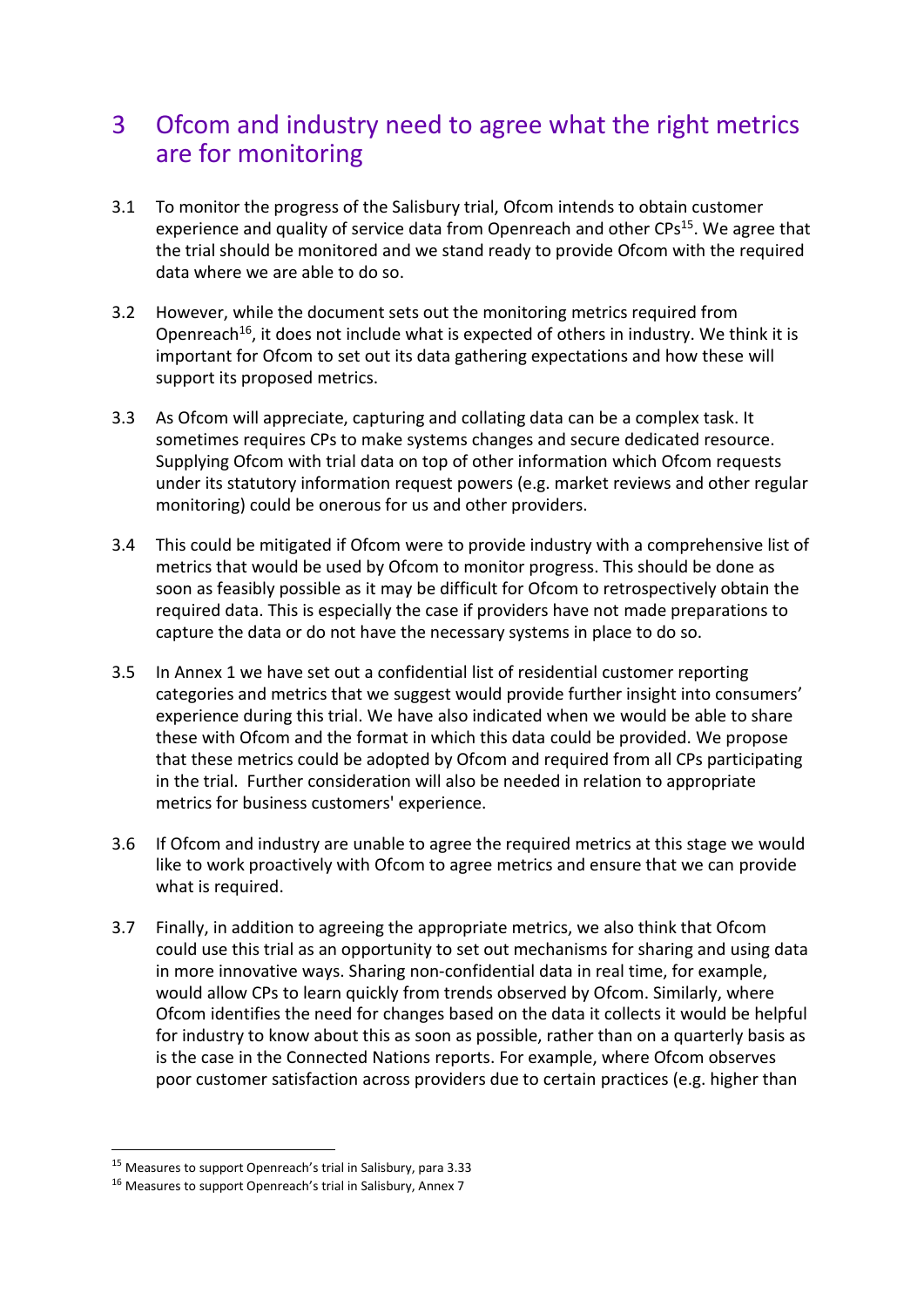expected failure rates on FTTP or due to double migration), it will benefit both CPs and customers to know this quickly so that Openreach and CPs can alter their approach.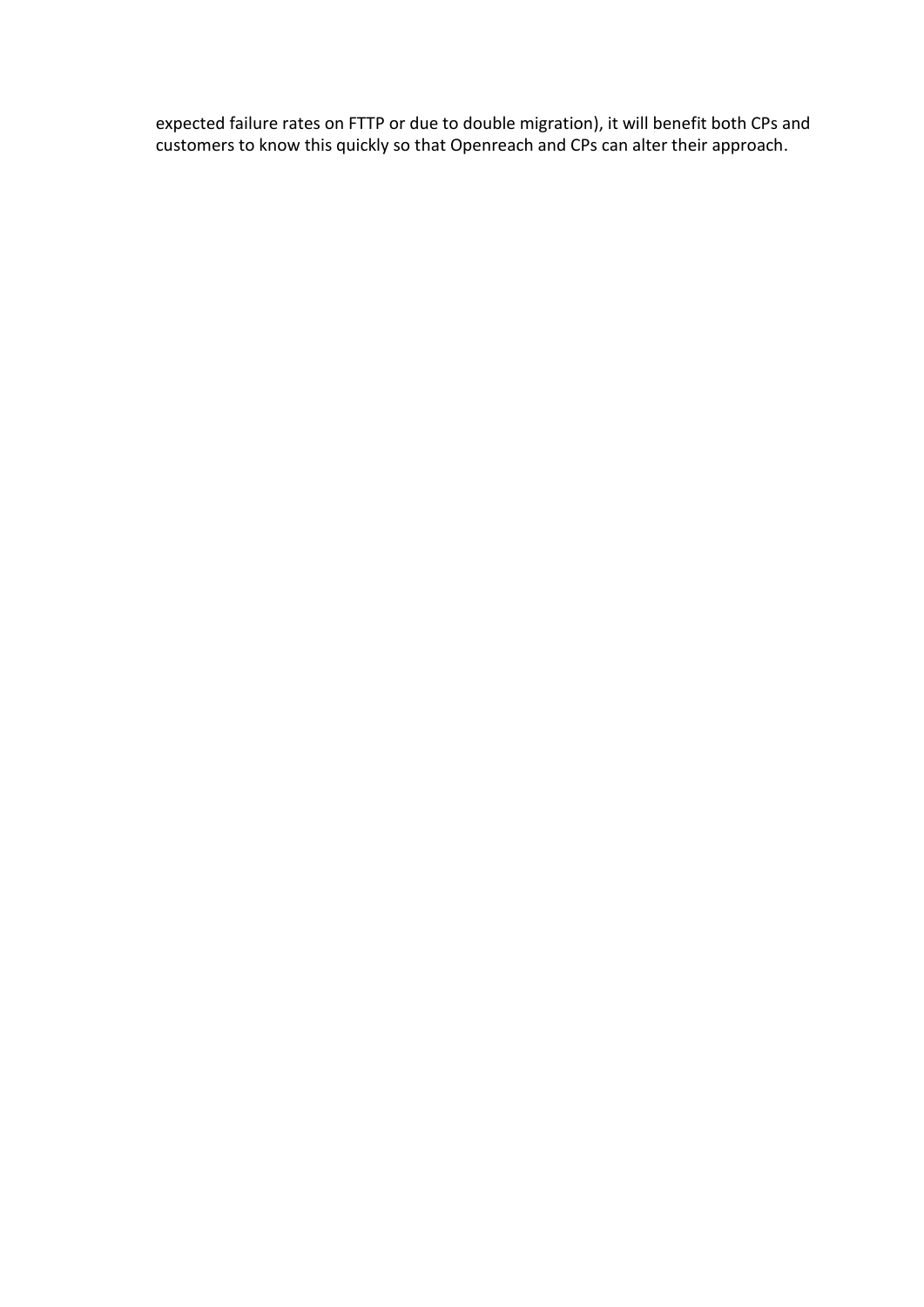# 4 Vulnerable customers and users of special services should be protected but not excluded from this trial

- 4.1 We are pleased that Ofcom recognises the risks and challenges of migrating vulnerable customers<sup>17</sup>, and that additional protections and assurances will be required to support their migration<sup>18</sup>.
- 4.2 We are supportive of Ofcom's desire to protect vulnerable customers during this trial, including measures set out in Ofcom's statement on The Future of Fixed Telephone Services<sup>19</sup>. In particular, we welcome Ofcom's recognition of the need for a quick reversion process in the event that special services fail.
- 4.3 However, while we strongly support the need for greater protections for vulnerable customers during this trial, we do not agree that any such customers should be excluded. Vulnerable customers and users of special services should be included in this trial. We see the trial as an opportunity to learn and test new products, adapting them if we don't think they are fit for purpose. This can only be achieved where *all* customers, especially those using special services, are included within the trial.
- 4.4 If such customers are not included, we are likely to see greater challenges for the national rollout, which is much less contained and localised. Ofcom should support industry to find innovative and agile ways of working to address these challenges during the trial.
- 4.5 For example, the majority of council-provisioned telecare devices, and the platforms used to monitor these, use the PSTN network and might need to be modified or replaced in order to work over a full fibre network or alternative technologies. CPs and local councils need the opportunity to start planning and redesigning products and platforms to address this. Removing the incentive to find solutions for these challenges could mean that once the national rollout has begun local councils will not be ready to adjust to new full fibre networks.
- 4.6 We continue to be supportive of Openreach's proposal for an Ofcom and industry 'consumer charter' that would set out the general principles for how migrations are handled and how customers and, more importantly, vulnerable customers are treated in the migration process. We are ready to engage with the formation of this charter, and we would encourage Ofcom to use this trial to work closely with industry to create a charter that can be used in the national rollout.

1

<sup>&</sup>lt;sup>17</sup> Approach to Remedies, para 5.30 to 5.32.

<sup>&</sup>lt;sup>18</sup> Measures to support Openreach's trial in Salisbury, para 1.7

<sup>&</sup>lt;sup>19</sup> The future of fixed telephone services, para 2.19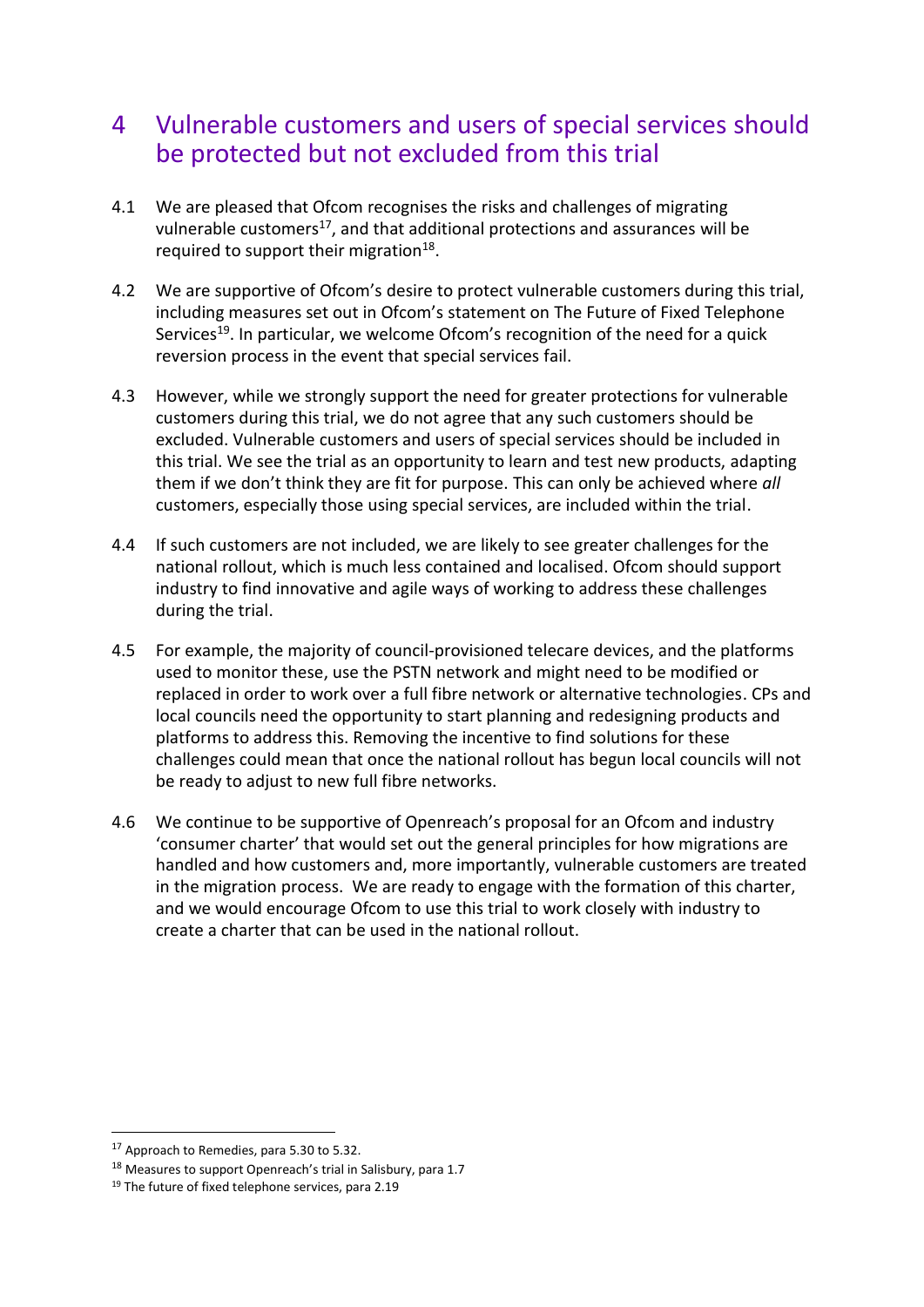# 5 Annex 1

**Table 1.1 – Reporting categories and metrics BT Consumer can provide during the Salisbury trial**

 $[\times]$